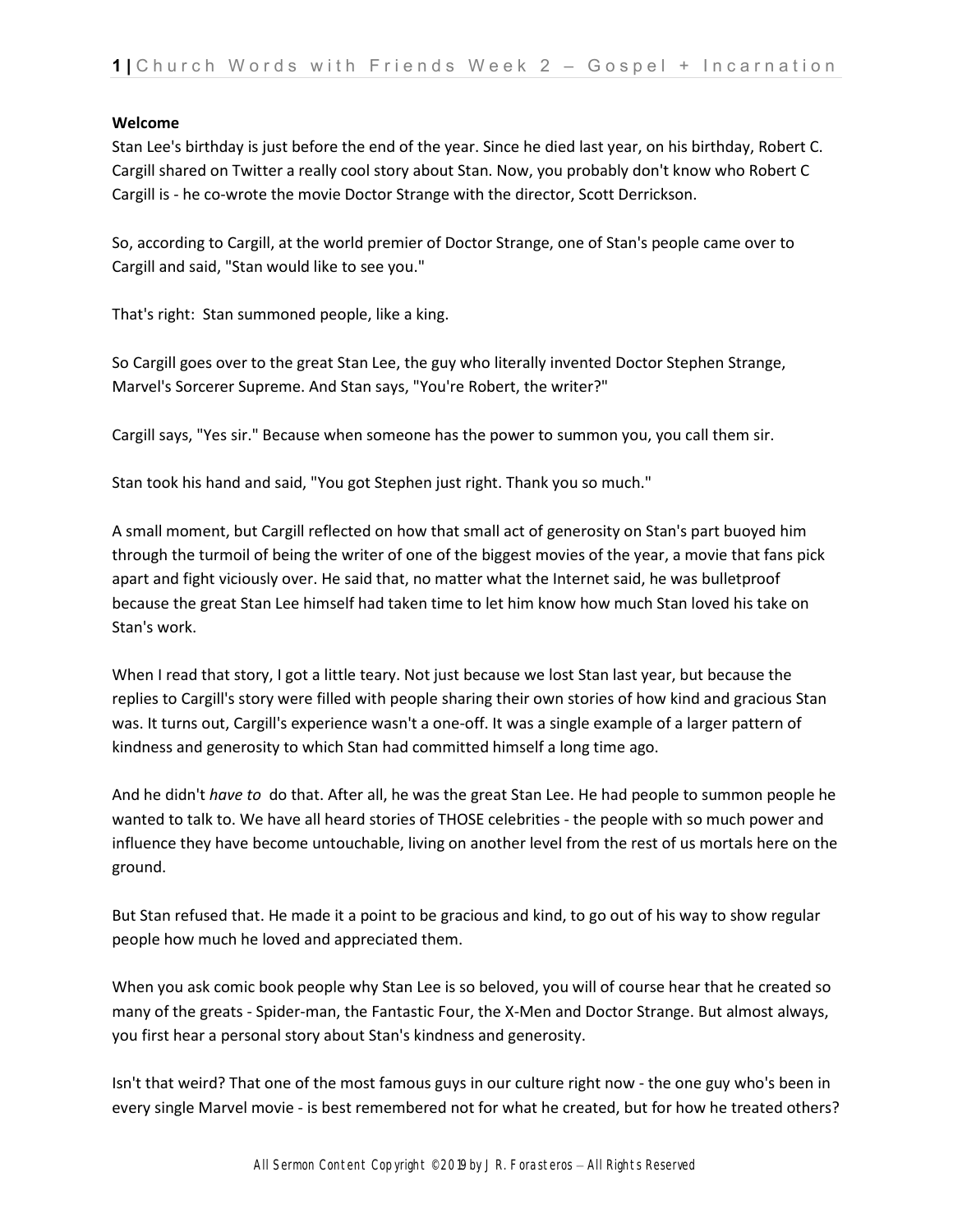That's not how we usually think about power, fame and glory, but it's the truest thing in the world. So today, we're going to ask what makes God so great. And we'll find that, much like Stan Lee, what makes our God so great is not how powerful God is, but what God does with that power: comes down to our level and extends kindness to us.

#### **Message**

This is the season of Epiphany, when we celebrate that the God who came to us at Christmas is not only for us, but for the whole world. This year, our Epiphany series is called "Church Words with Friends". We're going to be exploring some of those words Christians use that can be confusing. Maybe they're words like "Gospel" that are unique to Christianity. Or words like "grace" or "blessed" that pretty much everyone uses, but no one is exactly sure what they're supposed to mean. Our goal is to understand our faith better so that we can be better conversation partners with our friends and neighbors outside the Church.

And since friends are so nice, we're going to do two words each week. By learning these 'church words' together, we'll uncover new dimensions to our faith.

We began with God, and explored how understanding God as Trinity is essential for Christians. Trinity means God is most basically self-giving Love, who created us to join God in loving by giving ourselves to God and those around us.

Today, we're going to look at two words that are very "Church", but point to what God's self-giving love looks like: Gospel and Incarnation.

So let's start with "gospel". This word comes to us from the four stories of Jesus' life in our New Testament - Matthew, Mark, Luke and John. The four Gospels.

Why do we call them that? Well, because of Mark, which is the earliest written account of Jesus' life we have. He opens his story with this sentence:

## This is the Good News about Jesus the Messiah, the Son of God. -- Mark 1:1

See that Good News that's capitalized right there? That's a Greek word *euangelion*. It literally means "good announcement", and when that word was translated into Old English (think before Shakespeare, when English was still 75% German), it was God (with a long o, meaning 'good') and Spel, which meant 'news' or 'story' (like our word spiel). So *euangelion* means 'good announcement', which was translated as Godspiel, and our modern translations render it 'good news'.

And in case you're curious, yes, our word "evangelism" comes from *euangelion*.

Clear as mud?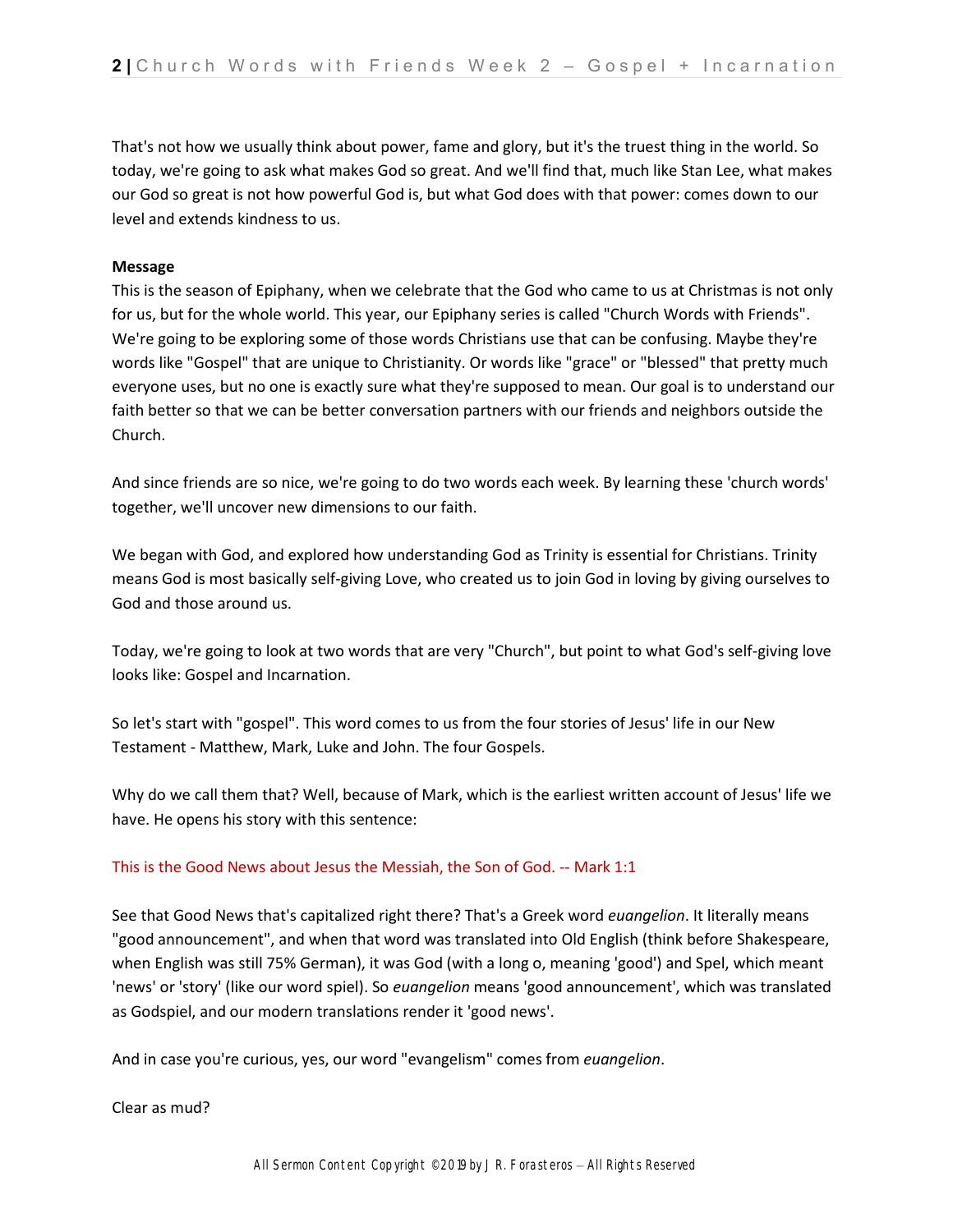The 4 Gospels are 4 'good announcements' about Jesus.

But it's actually a little more interesting than that. Because Mark didn't make up that word *euangelion*. It's a word the Roman Empire employed as a propaganda tool.

*Euangelions* were specifically announcements that reinforced Rome's worldview and rule. So if Roman legions won a decisive victory, evangelists were sent out across the empire with a good news announcement: Rome is victorious!

If a new caesar was born or crowned, evangelists were sent out with a good news announcement: the gods show their favor to Rome! The message was always, subtly: Don't forget who's in control. Don't forget whose world you live in. This Gospel is only good news if you're on Rome's side.

Now, that's not actually so far removed from our present day, is it? After all, we have books and articles about the Gospel of Apple or Google. Large companies have Brand Evangelists whose job it is to spread good words about their company - get them, their products, their philosophies out into the world.

And every government in the world, including ours, uses propaganda. Maybe our most formal version of that is our annual State of the Union address, which is coming up in just a couple of weeks. The whole thing is pageantry and propaganda, where the sitting President and his party try to convince everyone they're doing a great job and offer a plan for the next year.

So, hold onto that idea, and let's jump back to Mark. When Mark wrote his story about Jesus, he chose to open it like this:

## This is the *euangelion* about Jesus the Messiah, the Son of God. -- Mark 1:1

Can you imagine how you would feel if you were living in Mark's day and you heard a story begin like this? Maybe it would help if you imagined a pastor today opening his sermon with, "Welcome to Catalyst. Today, I'm going to address you regarding the State of our Union."

It would instantly feel political to you, wouldn't it? That's how those first listeners to Mark's story heard his opening line, too. They immediately understood Mark's story about Jesus was a political story, one that was meant to comment on Jesus as compared to Caesar.

Of course, Mark wasn't the only Gospel writer who made this connection. Luke begins the story of Jesus' birth with this sentence:

At that time the Roman emperor, Augustus, decreed that a census should be taken throughout the Roman Empire. -- Luke 2:1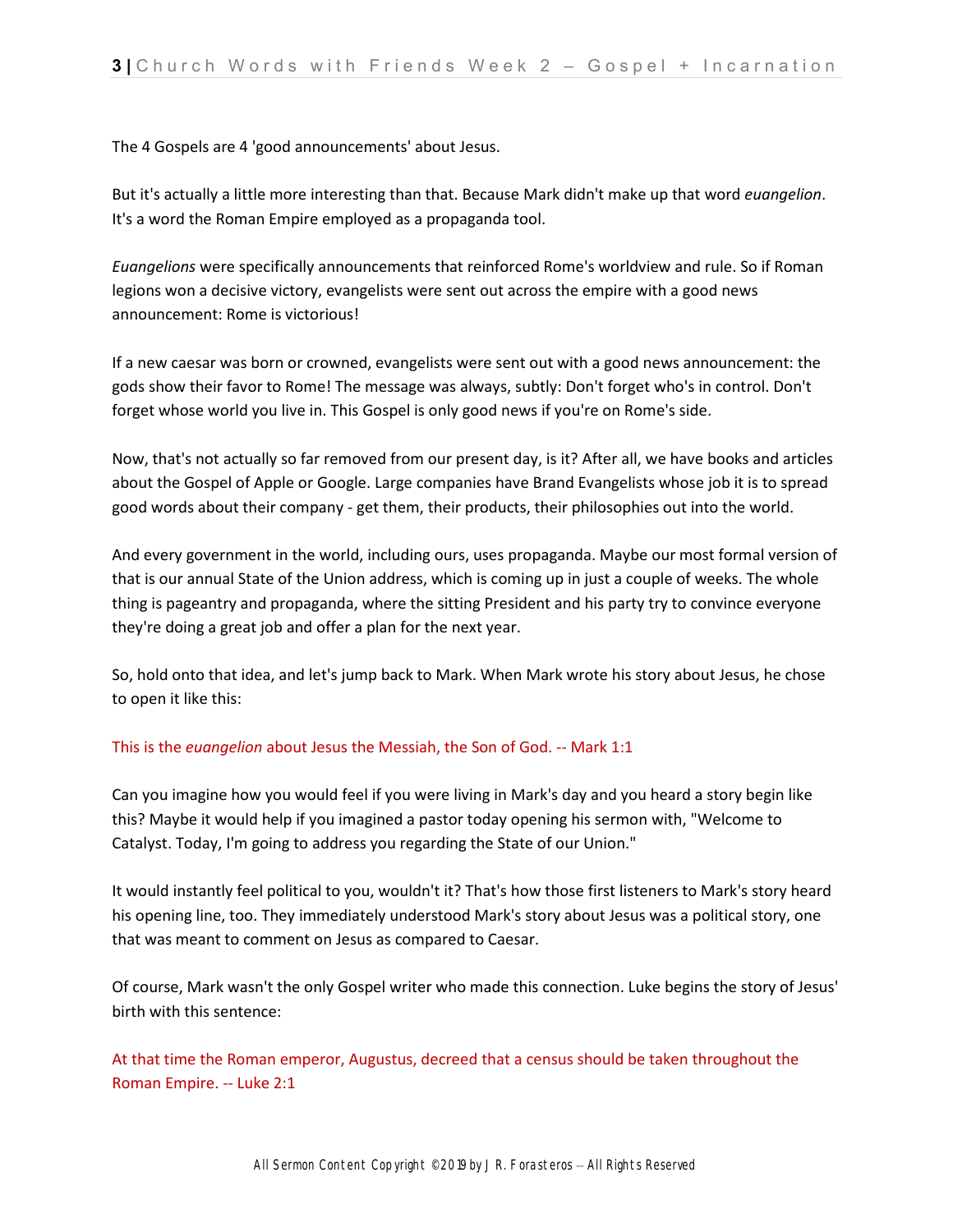Why start the story of Jesus' birth with a census (which was about tax policy)? Ask everyone who hated Star War: Episode 1. Tax policy is not an exciting way to begin an epic story. But Luke had an agenda in mind. Take this inscription: before I tell you when and where it's from, can you guess who it's about?

Whereas Providence that orders all our lives has in her display of concern and generosity in our behalf adorned our lives with the highest good: \_\_\_\_\_\_, whom she has filled with virtue for the benefit of humanity, and has in her beneficence granted us and those who will come after us a Savior who has made war to cease and who shall put everything in peaceful order; and whereas extending when he was manifest, transcended the expectations of all who had anticipated the good news, not only by surpassing the benefits conferred by his predecessors but by leaving no expectation of surpassing him to those who would come after him, with the result that the birthday of our God signalled the beginning of Good News for the world because of him.

It sure sounds like a reflection the Christmas story, doesn't it? The birth of a god who brought peace and ended war?

But this is from an inscription on a Roman Calendar, a calendar written a good five years or so before Jesus was born. This was more Roman propaganda, specifically about Caesar Augustus, who declared himself to be a living god.

And Luke, who wrote his Gospel a decade or so after Mark and seventy years or so after Caesar August's rule, chose to imitate the language Rome used in its *euangelions* about its Caesars to talk about Jesus.

This fact has caused all sorts of problems for theologians. Because guess who else was born of a virgin? Caesar Augustus, according to later Roman historians. Guess who else claimed to be God? Caesar Augustus. And Jesus was far from the only person who claimed to be the Messiah - Rome crucified a would-be Messiah every generation or so. Jesus wasn't the only miracle worker in his day - rabbis who worked miracles weren't exactly a dime a dozen, but they weren't hard to find either.

All the reasons today we think Jesus is so special and singular weren't actually as noteworthy as we think in Jesus' day. So the question becomes: What is so good about Jesus' good news?

What separates Jesus from the Roman Caesars on the one hand and all those other religious teachers on the other?

That's where our second word, Incarnation, comes in. This word comes to us from Latin. It literally means "enfleshment" or "becoming meat".

It's a word that refers to the idea we find in John 1 - the way John starts *his* Good News about Jesus. It's not about Caesar, but about all humanity. We heard John's introduction last week to Jesus as God: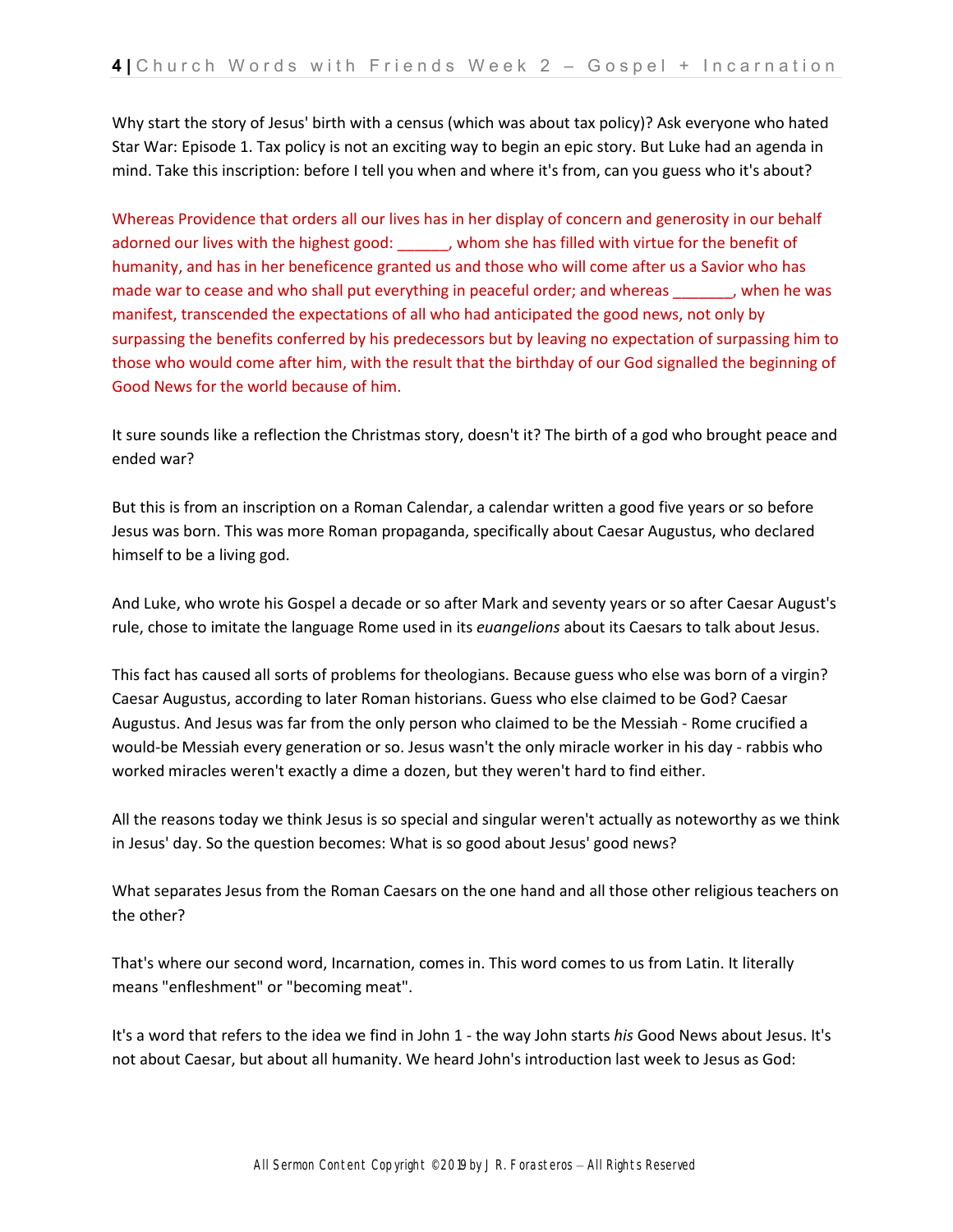In the beginning the Word already existed. The Word was with God, and the Word was God. He existed in the beginning with God. God created everything through him, and nothing was created except through him. -- John 1:1-3

Jesus is God, the second person of the Holy Trinity. John goes on to explain what this divine Word does:

The Word became human and made his home among us. He was full of unfailing love and faithfulness. And we have seen his glory, the glory of the Father's one and only Son. -- John 1:14

The Word, Jesus, became flesh. He became human *so that we could see God*.

Or as the writer of Philippians puts it, Jesus surrendered his divine privileges and took the form of a slave. Jesus, the creator God, who had all power, gave up that power to become like us so that we could become like him.

There's a reason we don't just celebrate Easter, when Jesus is raised from the dead. Because we see Jesus' work as so much more than just his death and resurrection. That event is part of a larger pattern of self-giving love, the very essence of God, that we see from the creation forward. We celebrate Christmas because the manger shows us who God is.

God is not like Caesar, born in a palace, working the system to rise to the top, put himself on a pedestal and make everyone worship him. That's Caesar's way: worship me or else.

God, rather, becomes one of us to show us what a fully human life looks like. And (as we're going to talk about more next week), God demonstrates God's love for us by dying for us.

Because God took on flesh and became one of us in the person of Jesus, we know how we are supposed to live - not like Caesar, but like Jesus.

Are our lives characterized by trying to be right, enforce our will on others, getting our way? (Isn't it amazing when you abstract Caesar's behaviors how much they sound like a toddler?)

Or are we a people who live in self-giving love? Do we put others before ourselves and treat others as we want to be treated?

## **Communion + Examen**

[Communion Slide] Jesus shows us what a fully human life looks like.

- 1. Asdf
- 2. Asdf
- 3. Asdf